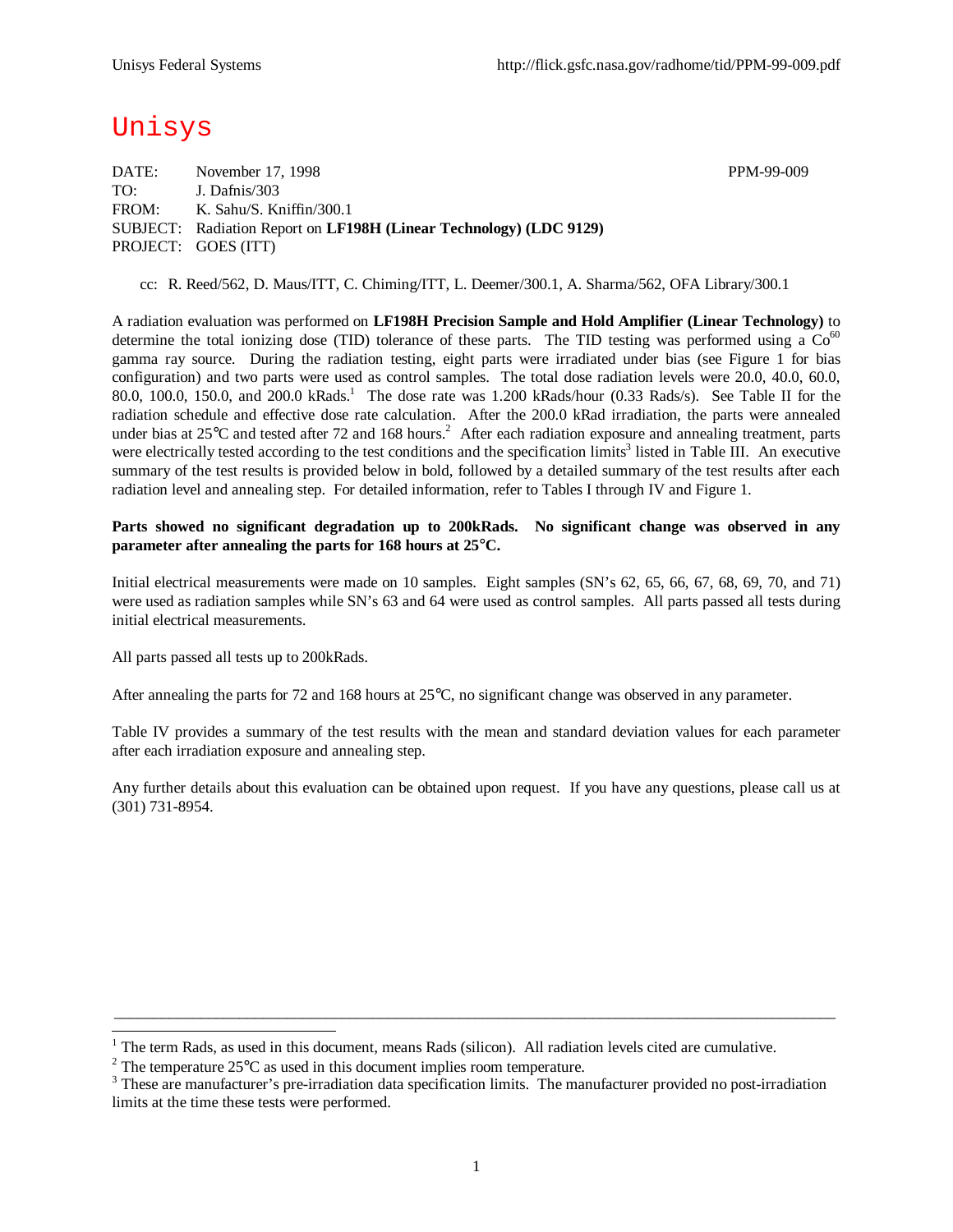### ADVISORY ON THE USE OF THIS DOCUMENT

The information contained in this document has been developed solely for the purpose of providing general guidance to employees of the Goddard Space Flight Center (GSFC). This document may be distributed outside GSFC only as a courtesy to other government agencies and contractors. Any distribution of this document, or application or use of the information contained herein, is expressly conditional upon, and is subject to, the following understandings and limitations:

(a) The information was developed for general guidance only and is subject to change at any time;

(b) The information was developed under unique GSFC laboratory conditions which may differ substantially from outside conditions;

(c) GSFC does not warrant the accuracy of the information when applied or used under other than unique GSFC laboratory conditions;

(d) The information should not be construed as a representation of product performance by either GSFC or the manufacturer;

(e) Neither the United States government nor any person acting on behalf of the United States government assumes any liability resulting from the application or use of the information.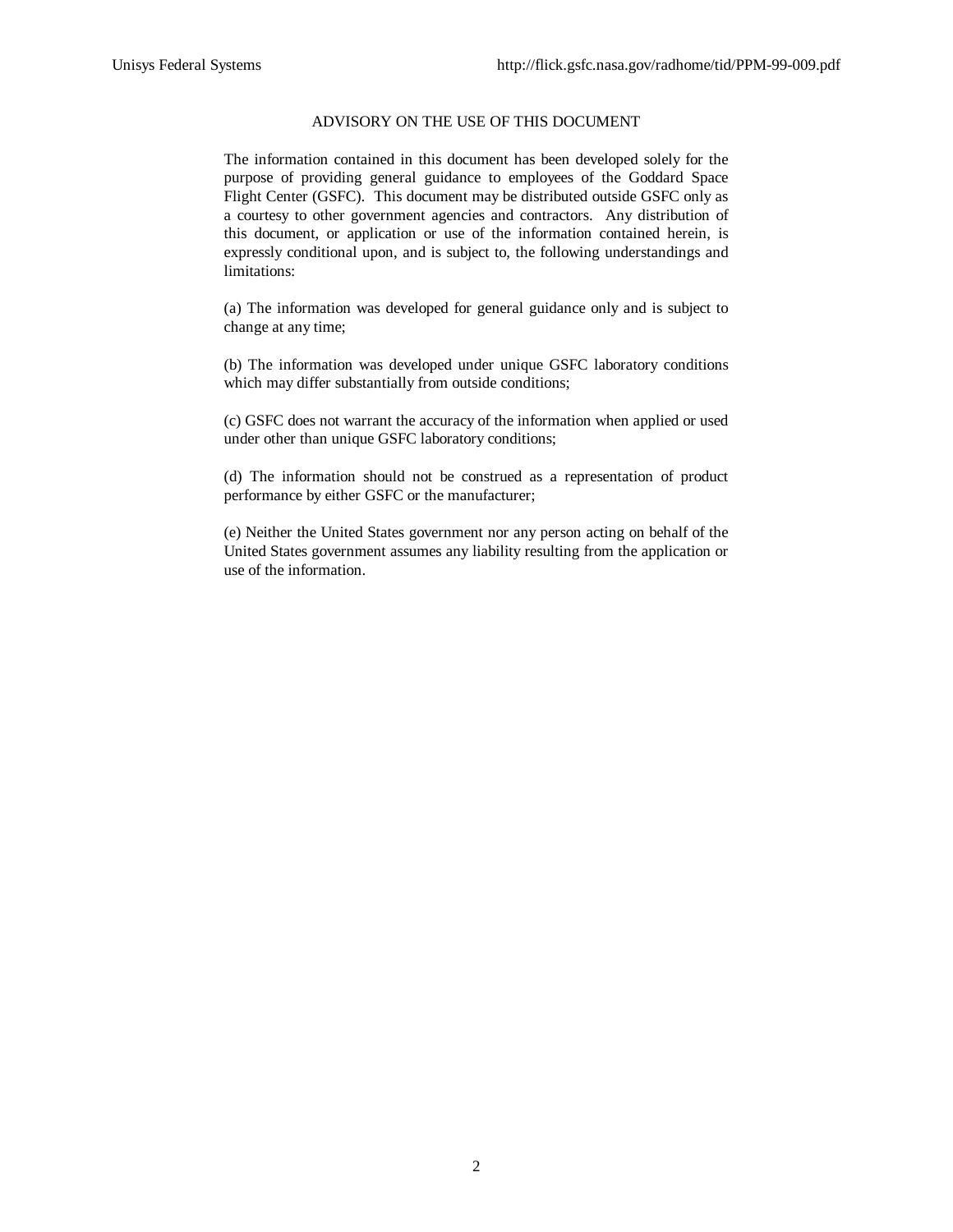



Notes:

- 1.  $R_L = 10kΩ ± 10%, 1/4W$ .
- 2.  $V_+ = +15V$ ,  $V_- = -15V$ .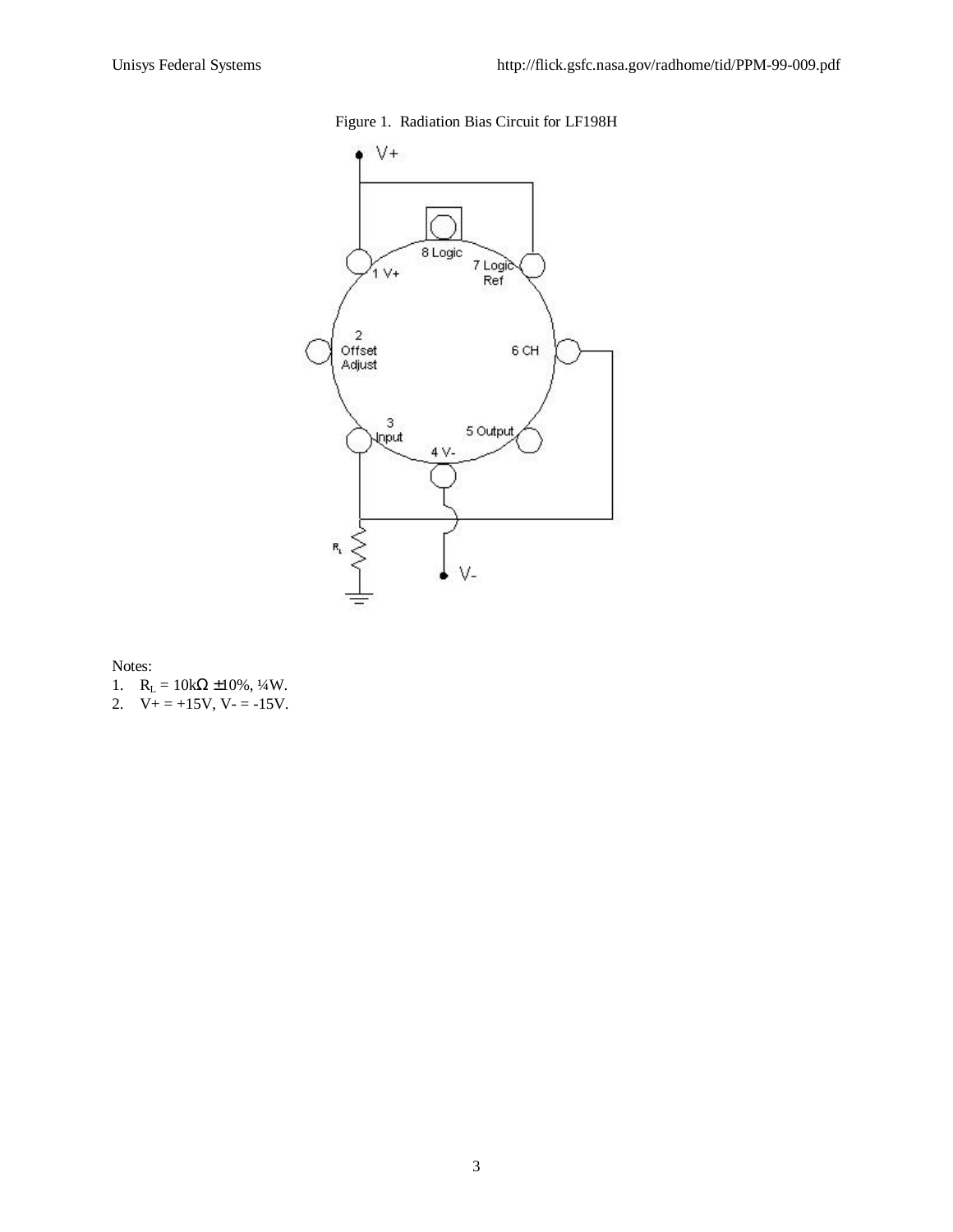| Generic Part Number:                 | LF198H                              |
|--------------------------------------|-------------------------------------|
| <b>GOES ITT Part Number</b>          | <b>LF198H</b>                       |
| Charge Number:                       | M90402                              |
| Manufacturer:                        | <b>Linear Technology</b>            |
| Lot Date Code (LDC):                 | 9129                                |
| <b>Quantity Tested:</b>              | 10                                  |
| Serial Number of Control Samples:    | 63, 64                              |
| Serial Numbers of Radiation Samples: | 62, 65, 66, 67, 68, 69, 70, and 71  |
| Part Function:                       | Precision Sample and Hold Amplifier |
| Part Technology:                     | Bipolar                             |
| Package Style:                       | 8-Pin TO-5 Can                      |
| Test Equipment:                      | A540                                |
| Test Engineer:                       | S. Archer-Davies                    |

#### TABLE I. Part Information

• The manufacturer for this part guaranteed no radiation tolerance/hardness.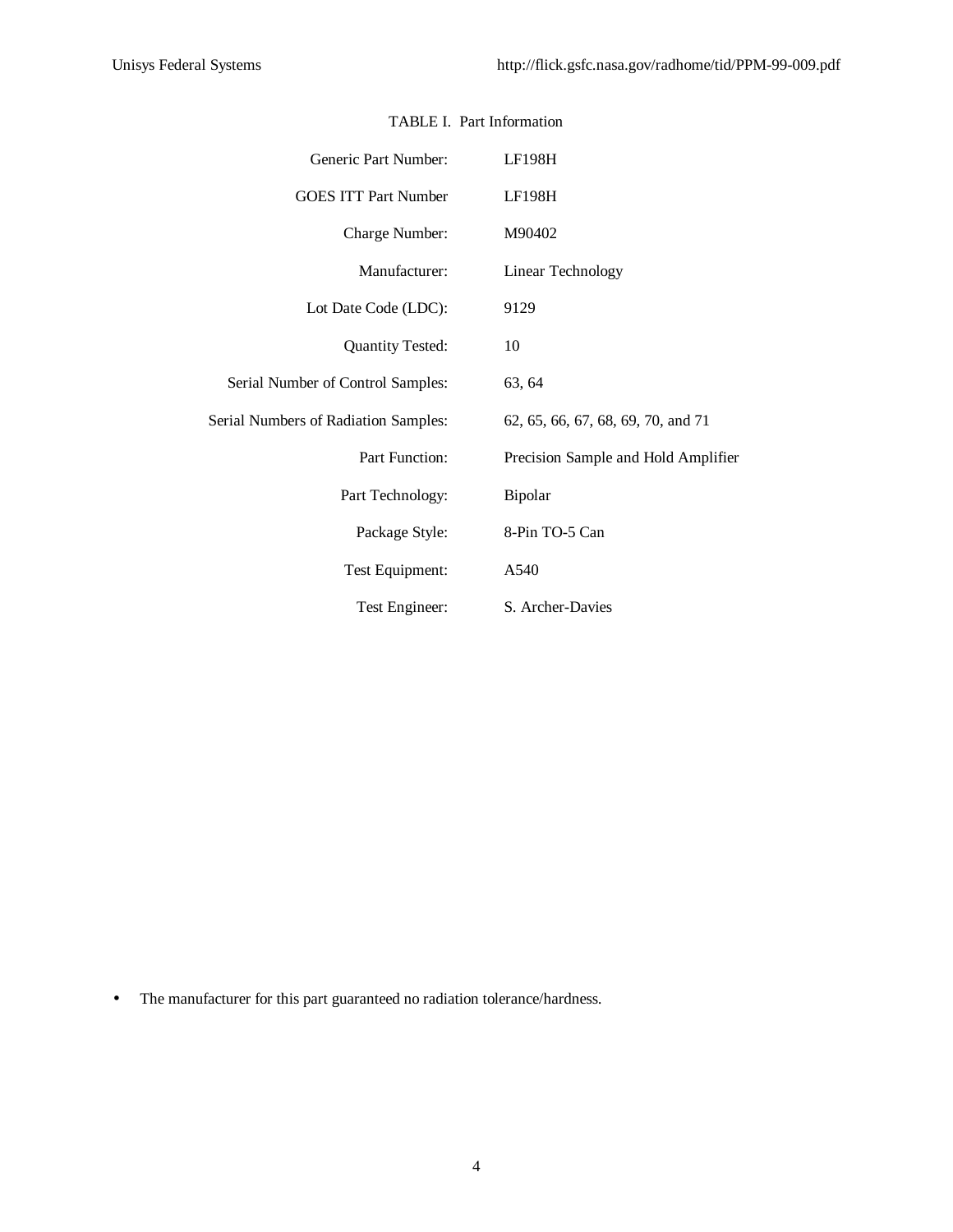| TABLE II. Radiation Schedule for LF198H                                                                                                                                                                           |  |
|-------------------------------------------------------------------------------------------------------------------------------------------------------------------------------------------------------------------|--|
|                                                                                                                                                                                                                   |  |
|                                                                                                                                                                                                                   |  |
|                                                                                                                                                                                                                   |  |
|                                                                                                                                                                                                                   |  |
|                                                                                                                                                                                                                   |  |
|                                                                                                                                                                                                                   |  |
|                                                                                                                                                                                                                   |  |
|                                                                                                                                                                                                                   |  |
|                                                                                                                                                                                                                   |  |
|                                                                                                                                                                                                                   |  |
|                                                                                                                                                                                                                   |  |
| Effective Dose Rate = 200,000 RADS/12 DAYS=694.4 RADS/HOUR=0.19 RADS/SEC<br>The effective dose rate is lower than that of the individual radiation steps as it takes into account the interim-<br>annealing step. |  |

\* The dose rate was adjusted to allow the parts to receive radiation dose over the weekend. \*\* The dose rate remained 1.200kRads/hour due to a power failure at the REF.

PARTS WERE IRRADIATED AND ANNEALED UNDER BIAS, SEE FIGURE 1.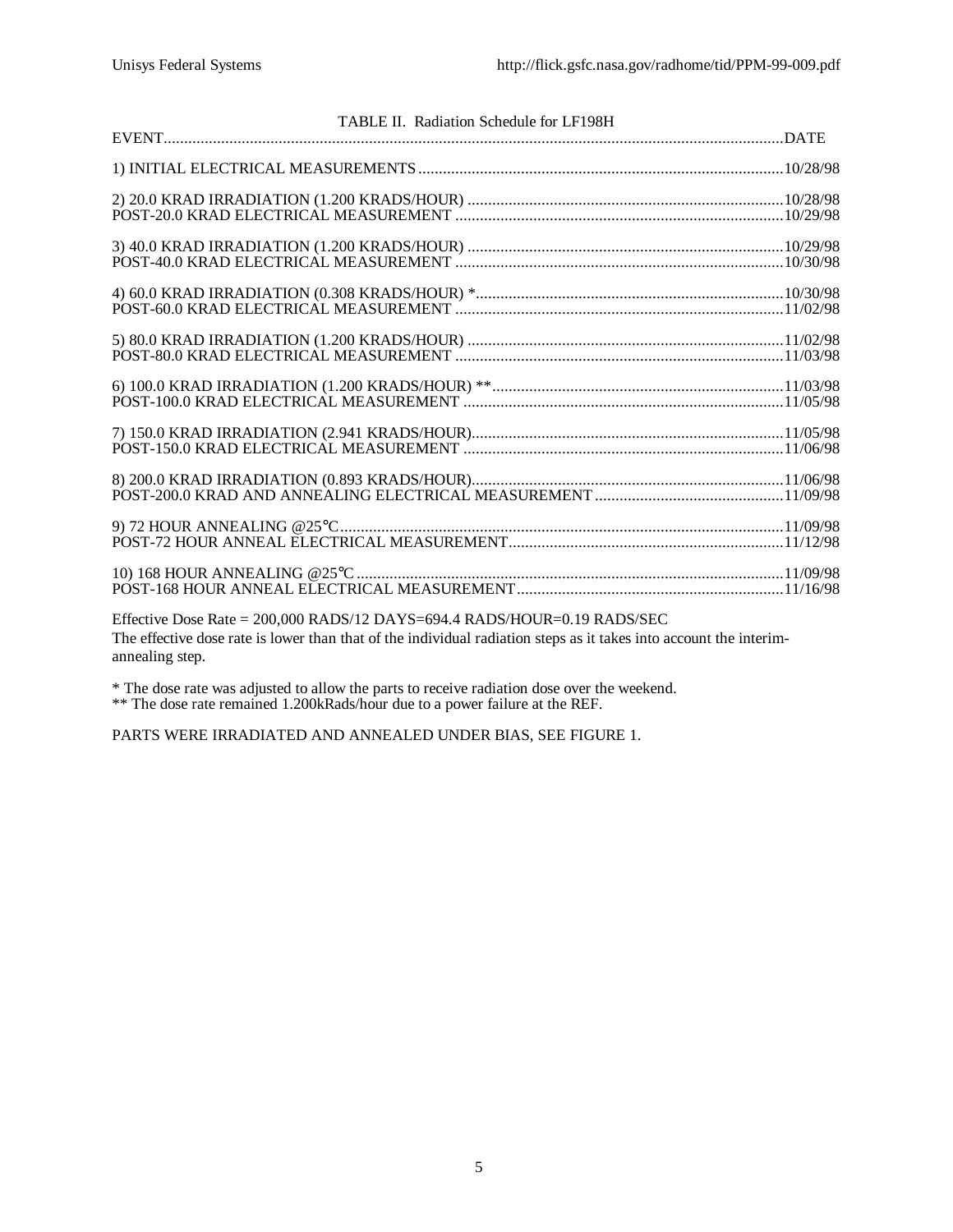| <b>Test</b>    |                    |    |                                                       | Spec.        | Lim.         |
|----------------|--------------------|----|-------------------------------------------------------|--------------|--------------|
| #              | Parameter          |    | <b>Units Test Conditions</b>                          | min          | max          |
| 1              | <b>IDD</b>         | mA |                                                       | 0            | 5.5          |
| $\overline{2}$ | <b>ISS</b>         | mA |                                                       | $-5.5$       | $\mathbf{0}$ |
| 3              | $+IIB$             |    | $nA$ $V_s = 0V$                                       | $-25$        | 25           |
| 4              | VIO                | mV |                                                       | $-3.0$       | 3.0          |
| 5              | $+$ Gain Error     |    | $\%$ G = 1000                                         | $-0.0050$    | 0.0050       |
| 6              | -Gain Error        |    | $\%$ G = 1000                                         | $-0.0050$    | 0.0050       |
| $\overline{7}$ | $+$ psrr           |    | $dB$  +V <sub>DD</sub> = 12V, -V <sub>DD</sub> = -15V | 80           |              |
| 8              | -psrr              |    | $dB +V_{DD} = 12V, -V_{DD} = -15V$                    | 80           |              |
| 9              | Til                |    | $mA+V_{DD} = 8.5V, -V_{DD} = -21.5V$                  | $-1.00$      | 1.00         |
| 10             | Iih                |    | $mA + V_{DD} = 8.5V, -V_{DD} = -21.5V$                | $\mathbf{0}$ | 10.0         |
| 11             | <b>Vth 2.0V</b>    |    | $mA Logic Voltage = 2.0V$                             | 1.000        |              |
| 12             | <b>Vth 0.8V</b>    |    | $m\Lambda$ Logic Voltage = 0.8V                       | $-10.0$      | 10.0         |
| $\mathbf A$    | <b>Step Hold V</b> |    | $mV/C_H = 0.01$ mf, $V_{\text{OUT}} = 0V$             |              | 2.0          |

## Table III. Electrical Characteristics of LF198H /1 /2

Notes:

1/ These are the manufacturer's non-irradiated data sheet specification limits. The manufacturer provided no postirradiation limits at the time the tests were performed.

2/ Unless other wise noted:  $V_s = \pm 15V$ ,  $-11.5V < V_{IN} < 11.5V$ , LogicRef = 0V, Logic Voltage = 2.5V, C<sub>H</sub> = 0.01 $\mu$ F,  $R_L = 10k\Omega$ , and the unit is in "sample" mode.